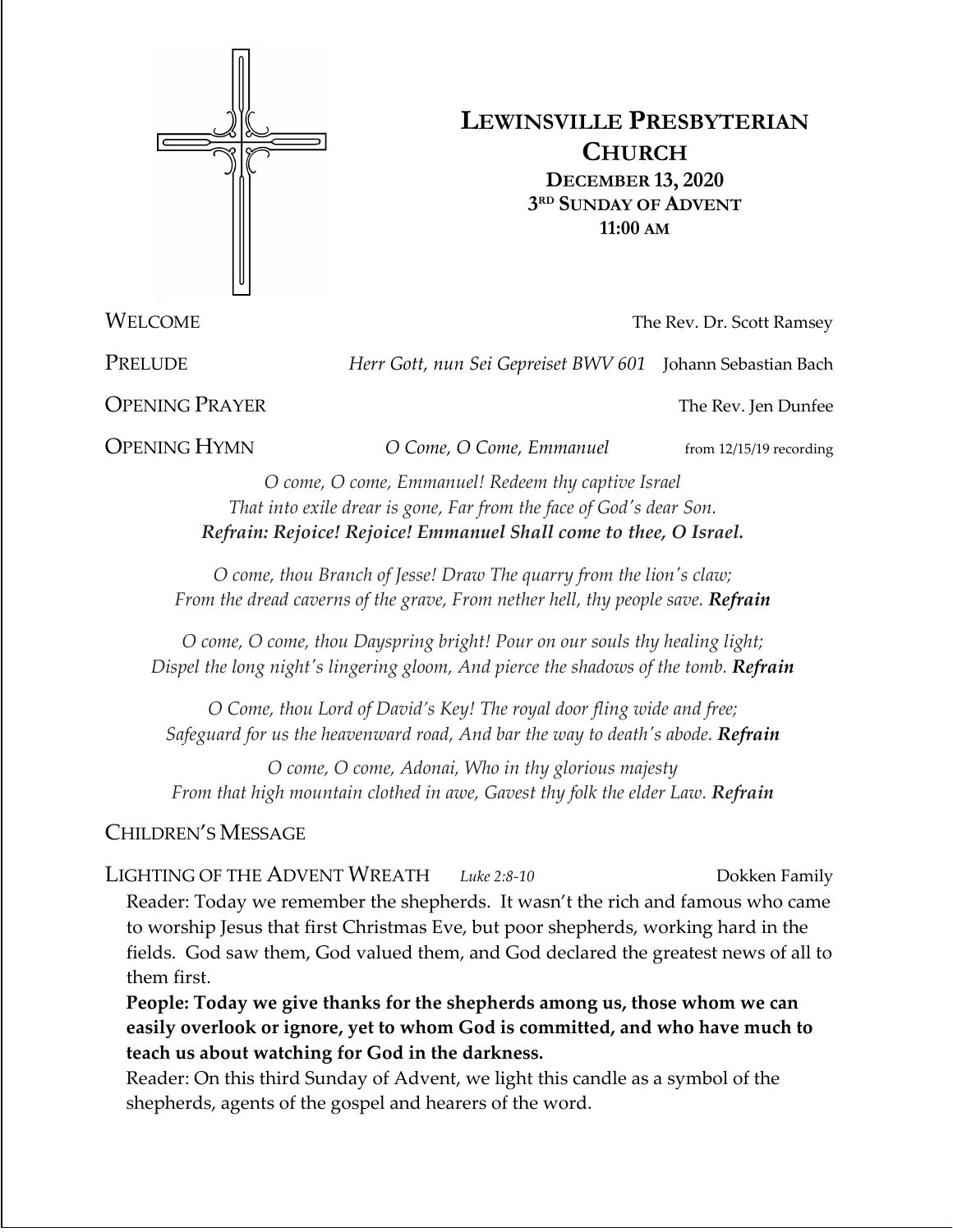**People: Come, Lord Jesus!**

| <b>SCRIPTURE READINGS</b> | Isaiah 61:1-4, 8-11     | Rachel Russell            |
|---------------------------|-------------------------|---------------------------|
|                           | John 1:6-8, 19-28       |                           |
| <b>SERMON</b>             | Light in Our Wilderness | The Rev. Dr. Scott Ramsey |

AFFIRMATION OF FAITH *Apostles' Creed*

**I believe in God, the Father almighty, Maker of heaven and earth,**

**and in Jesus Christ, his only Son, our Lord, who was conceived by the Holy Ghost, born of the Virgin Mary, suffered under Pontius Pilate, was crucified, dead, and buried; he descended into hell; the third day he rose again from the dead; he ascended into heaven, and sitteth on the right hand of God the Father Almighty; from thence he shall come to judge the quick and the dead.**

**I believe in the Holy Ghost; the holy catholic church; the communion of saints; the forgiveness of sins; the resurrection of the body; and the life everlasting. Amen.**

UPDATE FROM THE ASSOCIATE PASTOR NOMINATING COMMITTEE (APNC) Siobhan Grayson

ANNOUNCEMENTS AND OFFERTORY

| <b>OFFERTORY</b> | In the Bleak Midwinter                                  | arr. Karen Lakey Buckwater |
|------------------|---------------------------------------------------------|----------------------------|
|                  |                                                         | (recorded 12/8/19)         |
| RESPONSE         | While We Are Waiting Come (vs. 3)                       |                            |
|                  | Come, Savior, quickly come; come, Savior, quickly come. |                            |

*Jesus, our Lord, Emmanuel, while we are waiting, come.*

PRAYERS OF THE PEOPLE AND THE LORD'S PRAYER The Rev. Jen Dunfee

*Our Father, who art in Heaven, hallowed be thy name. Thy kingdom come, thy will be done, on earth as it is in heaven. Give us this day our daily bread; and forgive us our debts, as we forgive our debtors; and lead us not into temptation, but deliver us from evil. For thine is the kingdom and the power and the glory, forever. Amen.* 

| CLOSING HYMN                                                                                                       | Lo, How a Rose E'er Blooming   | ES IST EIN' ROS' |
|--------------------------------------------------------------------------------------------------------------------|--------------------------------|------------------|
| Lo, how a rose e'er blooming from tender stem hath sprung,<br>of Jesse's lineage coming by faithful prophets sung. |                                |                  |
| It came, a floweret bright, amid the cold of winter,                                                               |                                |                  |
|                                                                                                                    | when half-spent was the night. |                  |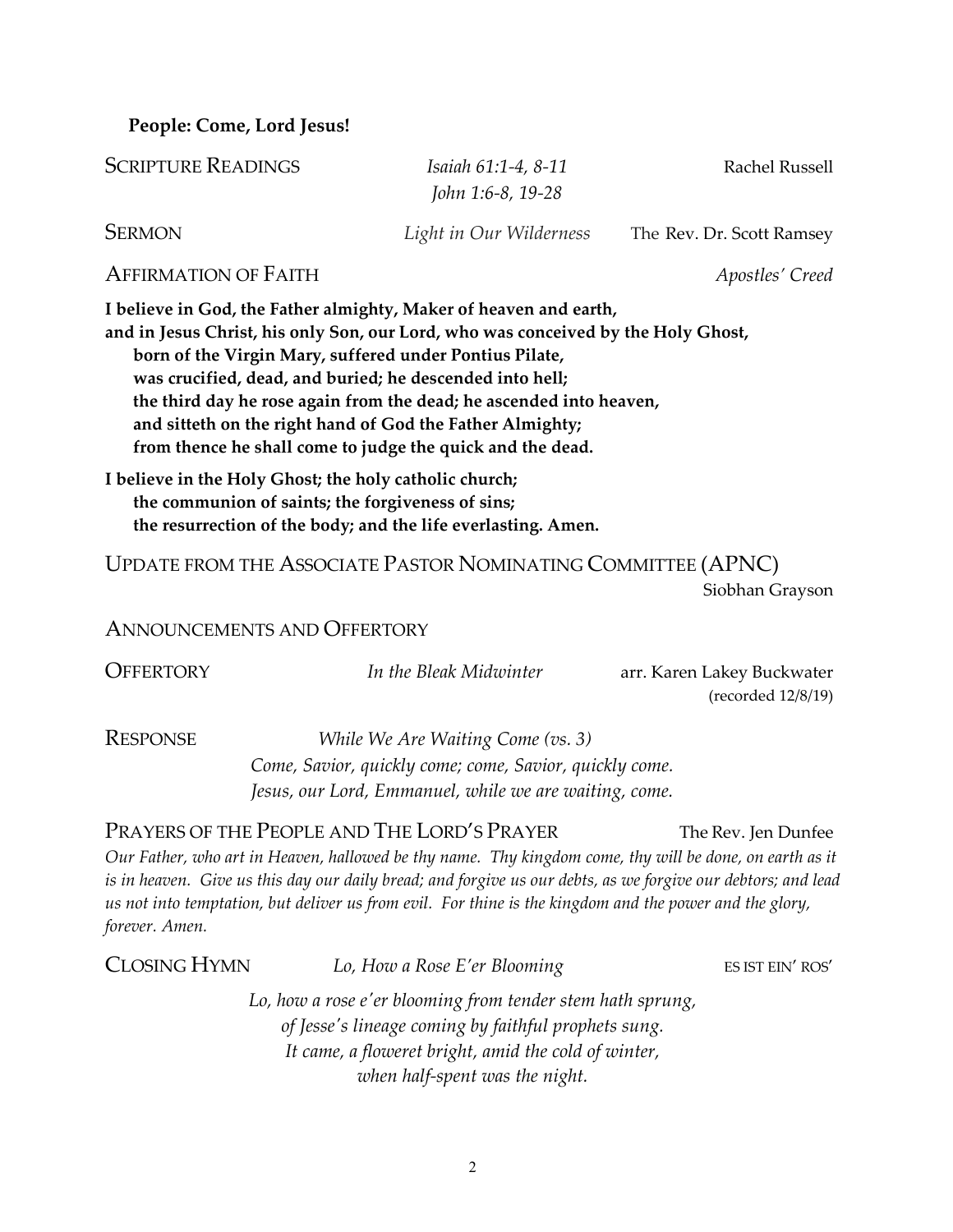*Isaiah 'twas foretold it, the Rose I have in mind; with Mary we behold it, the virgin mother kind. To show God's love aright she bore for us a Savior when half-spent was the night. This flower, whose fragrance tender with sweetness fills the air, dispels with glorious splendor the darkness everywhere. Enfleshed, yet very God, from sin and death He saves us and lightens every load* **BLESSING** The Rev. Dr. Scott Ramsey POSTLUDE *Es ist ein Ros' entsprungen Op.122 no.8* Johannes Brahms \*\*\*\*\*\*\*\*\*\*

The flowers in the sanctuary this morning are given to the glory of God by **Paul and Rosalind Phillips** in celebration of their 50<sup>th</sup> wedding anniversary.

#### \*\*\*\*\*\*\*\*\*\*

Participating in the worship service (in order of appearance): The Rev. Dr. Scott Ramsey The Rev. Jen Dunfee John Nothaft, Director of Music Ministries Chancel Choir (pre-recorded) Patty, Tim, Andrew, and Paul Dokken, Lighting of the Advent Wreath Rachel Russell, Lay Reader Laura Snyderman, Soprano Jeannette Mulherin, Alto Evan Ayars, Tenor John Clewett, Bass Eimi Tuttle, Soprano

\*\*\*\*\*\*\*\*\*\*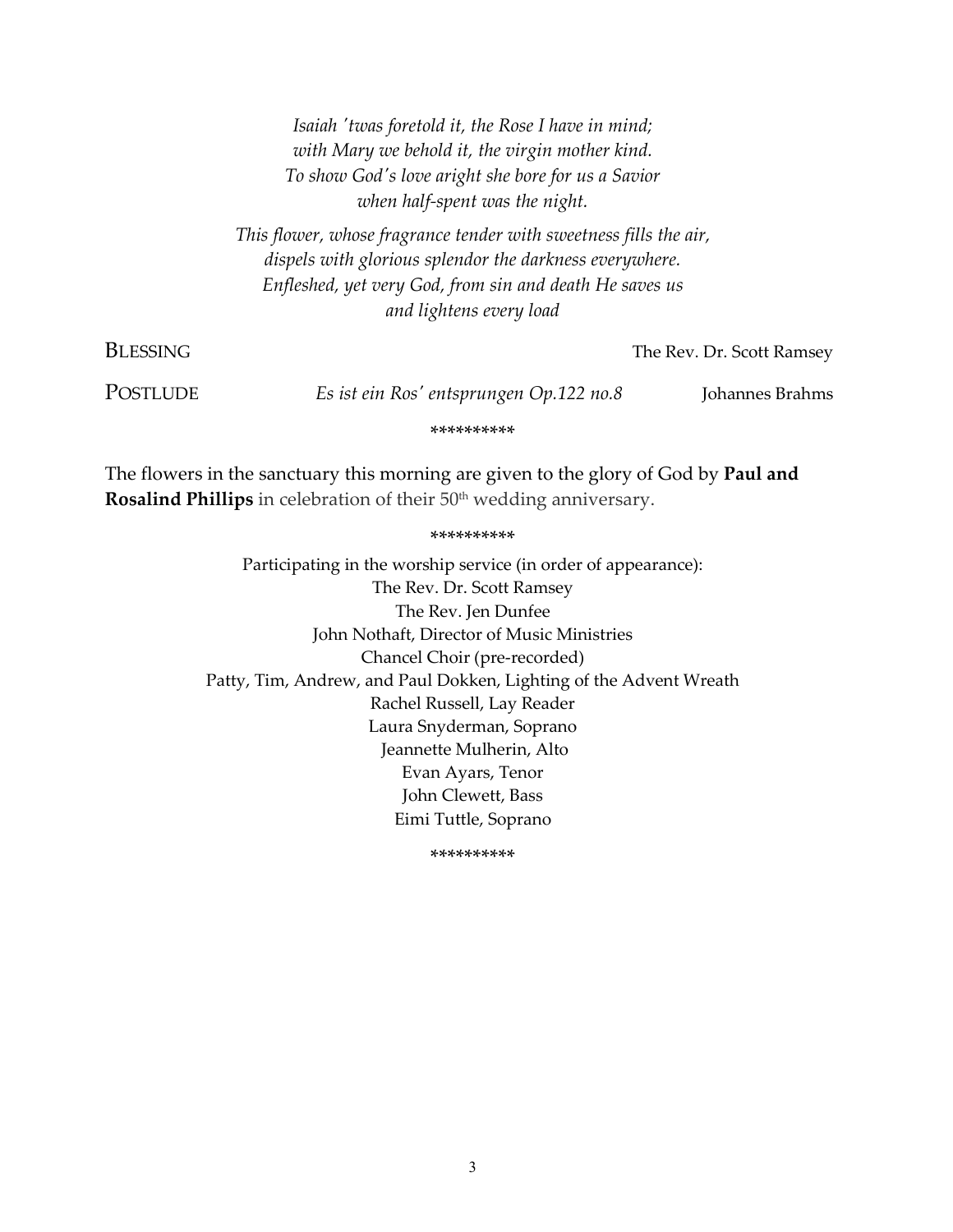

## **CHRISTMAS DECORATION FUND**

**For the Christmas Season in 2020, we will be decorating the front of the Sanctuary as always. We will also step up our decorations for outside the church since other interior decorations will not be needed. Contribute below:**

You may contribute to our Christmas Decoration Fund this year

by filling out the form below and returning it to the church office or on the web page, <https://www.lewinsville.org/sign-up-christmas-decorations-fund/>

All who have given in memory of loved ones will be listed in our Christmas Eve bulletin. Any money remaining will be used for our Flower Fund throughout the year. The Flower Committee will purchase only enough flowers and greens to decorate the Sanctuary and not for each contributor.

We suggest that your contribution be \$70. Checks should be made payable to Lewinsville Presbyterian Church and annotated "Christmas Decoration Fund".

### **Forms and checks must be returned no later than Sunday, December 13.**

 $NAME \qquad \qquad \boxed{\qquad \qquad }$ 

PHONE\_\_\_\_\_\_\_\_\_\_\_\_\_\_\_\_\_\_\_\_\_\_\_\_\_\_\_\_\_\_\_\_\_\_\_\_\_\_\_\_\_\_\_\_\_\_

IN MEMORY OF



**ALTERNATIVE GIFTS -** The Mission and Service Ministry Group is providing the opportunity to transform a donation into a Christmas gift through the Alternative Gift program during the season of Advent. This is a wonderful and easy way to honor loved ones, friends, teachers, neighbors, service providers and others on your Christmas gift list and simultaneously provide a tax-deductible gift to support one or more Lewinsville mission projects. All that you need to do is (1) consider all of

the people you wish to honor in this meaningful way, (2) identify the organization(s) you wish to support with your charitable contribution, and (3) complete the Alternative Gifts Donation Form online. You may request beautiful ALTERNATIVE GIFT card(s) for the person(s) you are honoring. (We must receive your Alternative Gifts form no later than December 17th to mail you the donation cards requested). Your donation will be reflected on your year-end giving statement provided by Lewinsville Church. Go to

**<https://www.lewinsville.org/events/alternative-gifts-2020/>** for more information and to participate!